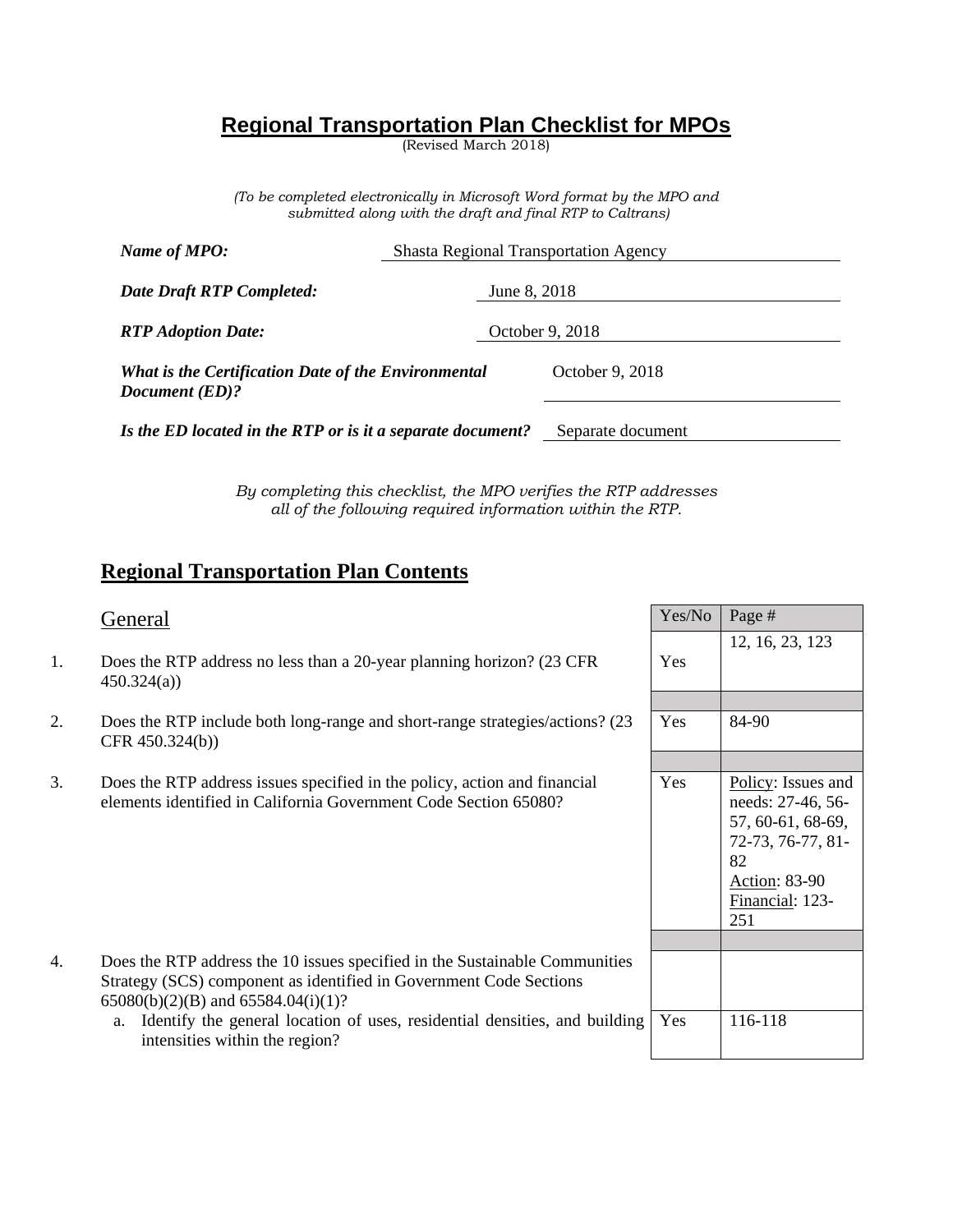|    |    | b. Identify areas within the region sufficient to house all the population of<br>the region, including all economic segments of the population over the<br>course of the planning period of the regional transportation plan taking<br>into account net migration into the region, population growth, household<br>formation and employment growth?                           | Yes | 116-118                                                       |
|----|----|-------------------------------------------------------------------------------------------------------------------------------------------------------------------------------------------------------------------------------------------------------------------------------------------------------------------------------------------------------------------------------|-----|---------------------------------------------------------------|
|    | c. | Identify areas within the region sufficient to house an eight-year<br>projection of the regional housing need for the region pursuant to<br>Government Code Section 65584?                                                                                                                                                                                                    | Yes | 116-118,<br>Appendix #1                                       |
|    | d. | Identify a transportation network to service the transportation needs of the<br>region?                                                                                                                                                                                                                                                                                       | Yes | 40-46, 48-82,<br>131, 139, 153,<br>163, 173, 185,<br>189, 201 |
|    | e. | Gather and consider the best practically available scientific information<br>regarding resource areas and farmland in the region as defined in<br>subdivisions (a) and (b) of Government Code Section 65080.01?                                                                                                                                                               | Yes | 119                                                           |
|    | f. | Consider the state housing goals specified in Sections 65580 and 65581?                                                                                                                                                                                                                                                                                                       | Yes | 118                                                           |
|    | g. | Utilize the most recent planning assumptions, considering local general<br>plans and other factors?                                                                                                                                                                                                                                                                           | Yes | 118                                                           |
|    | h. | Set forth a forecasted development pattern for the region, which, when<br>integrated with the transportation network, and other transportation<br>measures and policies, will reduce the greenhouse gas emissions from<br>automobiles and light trucks to achieve, if there is a feasible way to do so,<br>the greenhouse gas emission reduction targets approved by the ARB? | Yes | $102 - 120$ ,<br>Appendix 1                                   |
|    | i. | Provide consistency between the development pattern and allocation of<br>housing units within the region (Government Code $65584.04(i)(1)?$                                                                                                                                                                                                                                   | Yes | 118                                                           |
|    | j. | Allow the regional transportation plan to comply with Section 176 of the<br>federal Clean Air Act (42 U.S.C. Section 7506)?                                                                                                                                                                                                                                                   | Yes | 120 and under<br>separate cover<br>(SEIR)                     |
| 5. |    | Does the RTP include Project Intent i.e. Plan Level Purpose and Need<br>Statements?                                                                                                                                                                                                                                                                                           | Yes | 16                                                            |
| 6. |    | Does the RTP specify how travel demand modeling methodology, results and<br>key assumptions were developed as part of the RTP process? (Government<br>Code 14522.2)                                                                                                                                                                                                           | Yes | Technical<br>Methodology<br>Appendix 1 and 2                  |
| 7. |    | Does the RTP contain a System Performance Report? (23 CFR 450.324 (f))<br>k. Does the report include a description of the performance measures and<br>performance targets used in assessing the performance of the<br>transportation system?                                                                                                                                  | Yes | 93-101, 109-114                                               |
|    | 1. | Does the report show the progress achieved in meeting performance<br>targets in comparison with the performance in previous reports?                                                                                                                                                                                                                                          | Yes | 93-101, 71, 55,<br>59, 63, 74, 78,<br>108, 109-114            |
|    |    | m. Does the report include an evaluation of how the preferred scenario has<br>improved conditions and performance, where applicable?                                                                                                                                                                                                                                          | Yes | 97, 93-101, 109-<br>114                                       |
|    |    | n. Does the report include an evaluation of how local policies and<br>investments have impacted costs necessary to achieve identified<br>performance targets, where applicable?                                                                                                                                                                                               | Yes | SEIR,<br>Alternatives<br>Chapter                              |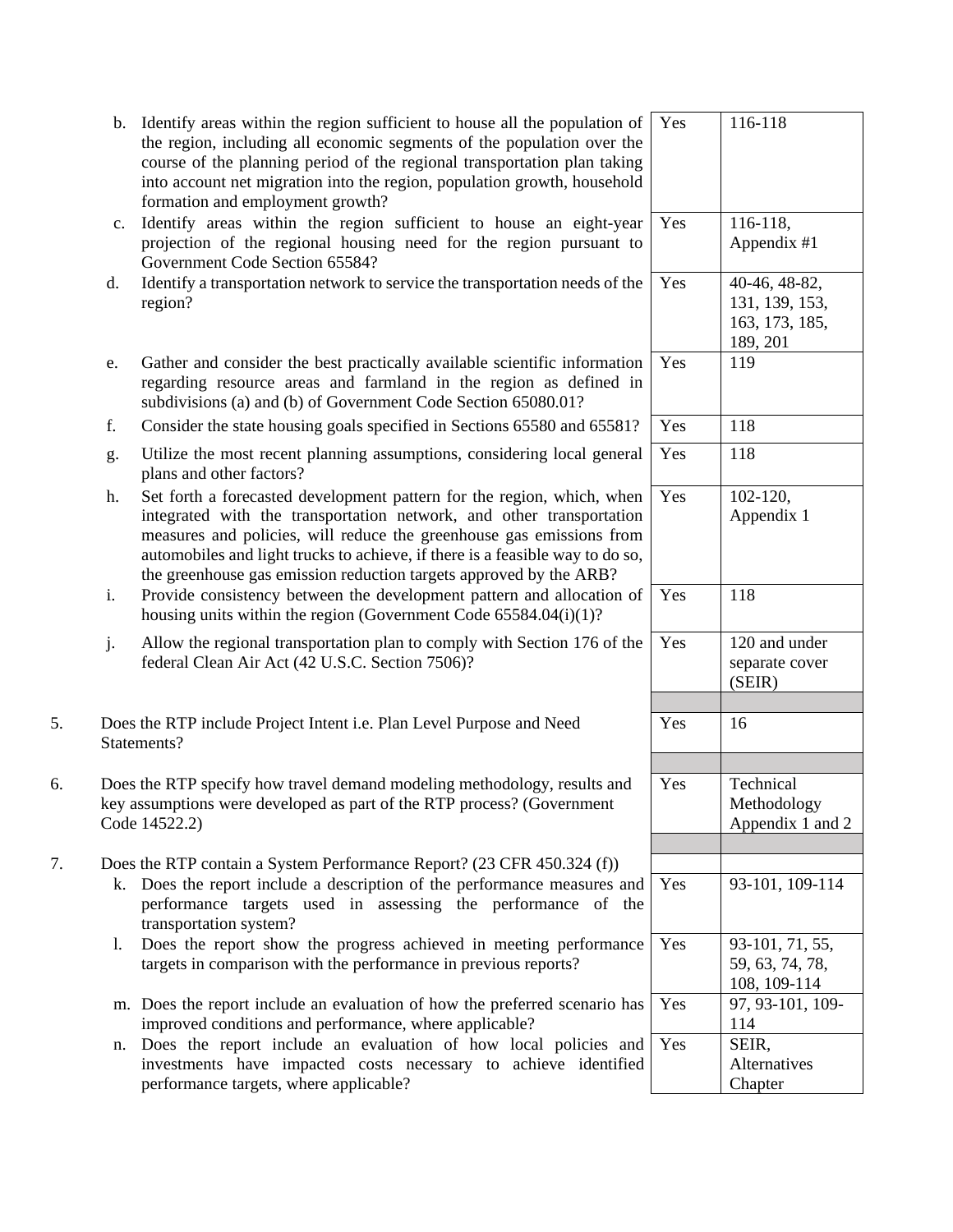# Consultation/Cooperation

- 1. Does the RTP contain a public involvement program that meets the requirements of Title 23, CFR 450.316(a)?
	- (i) Providing adequate public notice of public participation activities and time for public review and comment at key decision points, including a reasonable opportunity to comment on the proposed metropolitan transportation plan and the TIP;
	- (ii) Providing timely notice and reasonable access to information about transportation issues and processes;
	- (iii) Employing visualization techniques to describe metropolitan transportation plans and TIPs;
	- (iv) Making public information (technical information and meeting notices) available in electronically accessible formats and means, such as the World Wide Web;
	- (v) Holding any public meetings at convenient and accessible locations and times;
	- (vi) Demonstrating explicit consideration and response to public input received during the development of the metropolitan transportation plan and the TIP;
	- (vii) Seeking out and considering the needs of those traditionally underserved by existing transportation systems, such as low-income and minority households, who may face challenges accessing employment and other services;
	- (viii) Providing an additional opportunity for public comment, if the final metropolitan transportation plan or TIP differs significantly from the version that was made available for public comment by the MPO and raises new material issues that interested parties could not reasonably have foreseen from the public involvement efforts;
	- (ix) Coordinating with the statewide transportation planning public involvement and consultation processes under subpart B of this part; and
	- (x) Periodically reviewing the effectiveness of the procedures and strategies contained in the participation plan to ensure a full and open participation process.
- 2. Does the RTP contain a summary, analysis, and report on the disposition of significant written and oral comments received on the draft metropolitan transportation plan as part of the final metropolitan transportation plan and TIP that meets the requirements of 23 CFR  $450.316(a)(2)$ , as applicable?
- 3. Did the MPO/RTPA consult with the appropriate State and local representatives including representatives from environmental and economic communities; airport; transit; freight during the preparation of the RTP? (23 CFR 450.316(b))
- 4. Did the MPO/RTPA who has federal lands within its jurisdictional boundary involve the federal land management agencies during the preparation of the RTP? (23 CFR 450.316(d))

| Yes/No | Page #                                                |
|--------|-------------------------------------------------------|
| Yes    | $22 - 25$                                             |
| Yes    | $22 - 25$                                             |
| Yes    | 22-25                                                 |
| Yes    | 53, 115, 131, 139,<br>153, 163, 173,<br>185, 189, 201 |
| Yes    | 22                                                    |
| Yes    | 22                                                    |
| Yes    | SEIR, Section 1.0                                     |

| Yes                                       | $31 - 33$                  |  |
|-------------------------------------------|----------------------------|--|
| Not applicable at<br>draft stage          |                            |  |
| Yes                                       | $22 - 25$                  |  |
| Yes                                       | 22                         |  |
|                                           |                            |  |
| Separate cover,<br><b>SEIR Appendix E</b> |                            |  |
|                                           |                            |  |
| Yes                                       | $22 - 23$ ,<br><b>SEIR</b> |  |
|                                           |                            |  |
| Yes                                       | $22 - 23$                  |  |
|                                           |                            |  |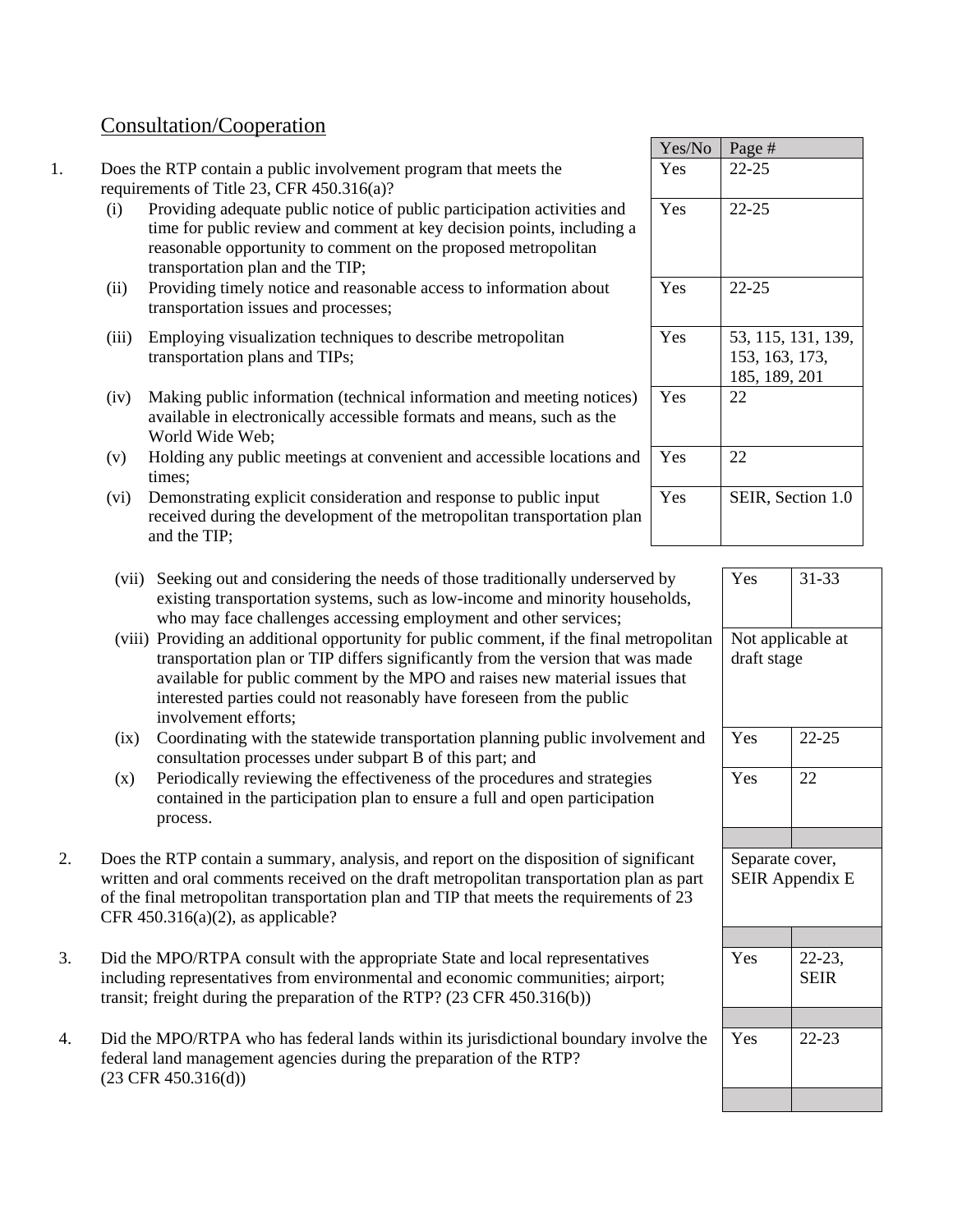| Where does the RTP specify that the appropriate State and local agencies responsible for |
|------------------------------------------------------------------------------------------|
| land use, natural resources, environmental protection, conservation and historic         |
| preservation consulted? $(23 \text{ CFR } 450.324(g))$                                   |

- 6. Did the RTP include a comparison with the California State Wildlife Action Plan and (if available) inventories of natural and historic resources? (23 CFR 450.324(g)(1&2))
- 7. Did the MPO/RTPA who has a federally recognized Native American Tribal Government(s) and/or historical and sacred sites or subsistence resources of these Tribal Governments within its jurisdictional boundary address tribal concerns in the RTP and develop the RTP in consultation with the Tribal Government(s)?  $(23 \text{ CFR } 450.316(c))$
- 8. Does the RTP address how the public and various specified groups were given a reasonable opportunity to comment on the plan using the participation plan developed under 23 CFR part 450.316(a)? (23 CFR 450.316(a)(i))
- 9. Does the RTP contain a discussion describing the private sector involvement efforts that were used during the development of the plan? (23 CFR 450.316(a))
- 10. Does the RTP contain a discussion describing the coordination efforts with regional air quality planning authorities? (23 CFR 450.316(a)(2)) **(MPO nonattainment and maintenance areas only)**
- 11. Is the RTP coordinated and consistent with the Public Transit-Human Services Transportation Plan? (23 CFR 450.306(h))
- 12. Were the draft and adopted RTP posted on the Internet?  $(23 \text{ CFR } 450.324(k))$
- 13. Did the RTP explain how consultation occurred with locally elected officials? (Government Code 65080(D))
- 14. Did the RTP outline the public participation process for the sustainable communities strategy? (Government Code 65080(E))
- 15. Was the RTP adopted on the estimated date provided in writing to State Department of Housing and Community Development to determine the Regional Housing Need Allocation and planning period (start and end date) and align the local government housing element planning period (start and end date) and housing element adoption due date 18 months from RTP adoption date? (Government Code 65588(e)(5))

# Title VI and Environmental Justice

1. Does the public participation plan describe how the MPO will seek out and consider the needs of those traditionally underserved by existing transportation system, such as lowincome and minority households, who may face challenges accessing employment and other services? (23 CFR 450.316 (a)(1)(vii))

| Yes            | $22 - 23$    |
|----------------|--------------|
|                |              |
|                |              |
|                |              |
|                |              |
| Yes            | 23           |
|                |              |
|                |              |
| Yes            | 24           |
|                |              |
|                |              |
|                |              |
|                |              |
|                |              |
| Yes            | $22 - 25$    |
|                |              |
|                |              |
|                |              |
|                |              |
| Yes            | $22 - 25$    |
|                |              |
|                |              |
| Yes/No Page #  |              |
|                |              |
| Not applicable |              |
|                |              |
|                |              |
|                |              |
|                |              |
| Yes            | 21           |
|                |              |
|                |              |
|                |              |
| Yes            | 6/8/18       |
|                |              |
| Yes            | $22 - 25$    |
|                |              |
|                |              |
|                |              |
| Yes            | $103 - 104,$ |
|                | 118          |
|                |              |
| Yes            |              |
|                |              |
|                |              |
|                |              |
|                |              |
|                |              |
|                |              |

| Yes | $31 - 33;$  |
|-----|-------------|
|     | <b>SEIR</b> |
|     | Appendix    |
|     | A, pages    |
|     | $26 - 27$   |
|     |             |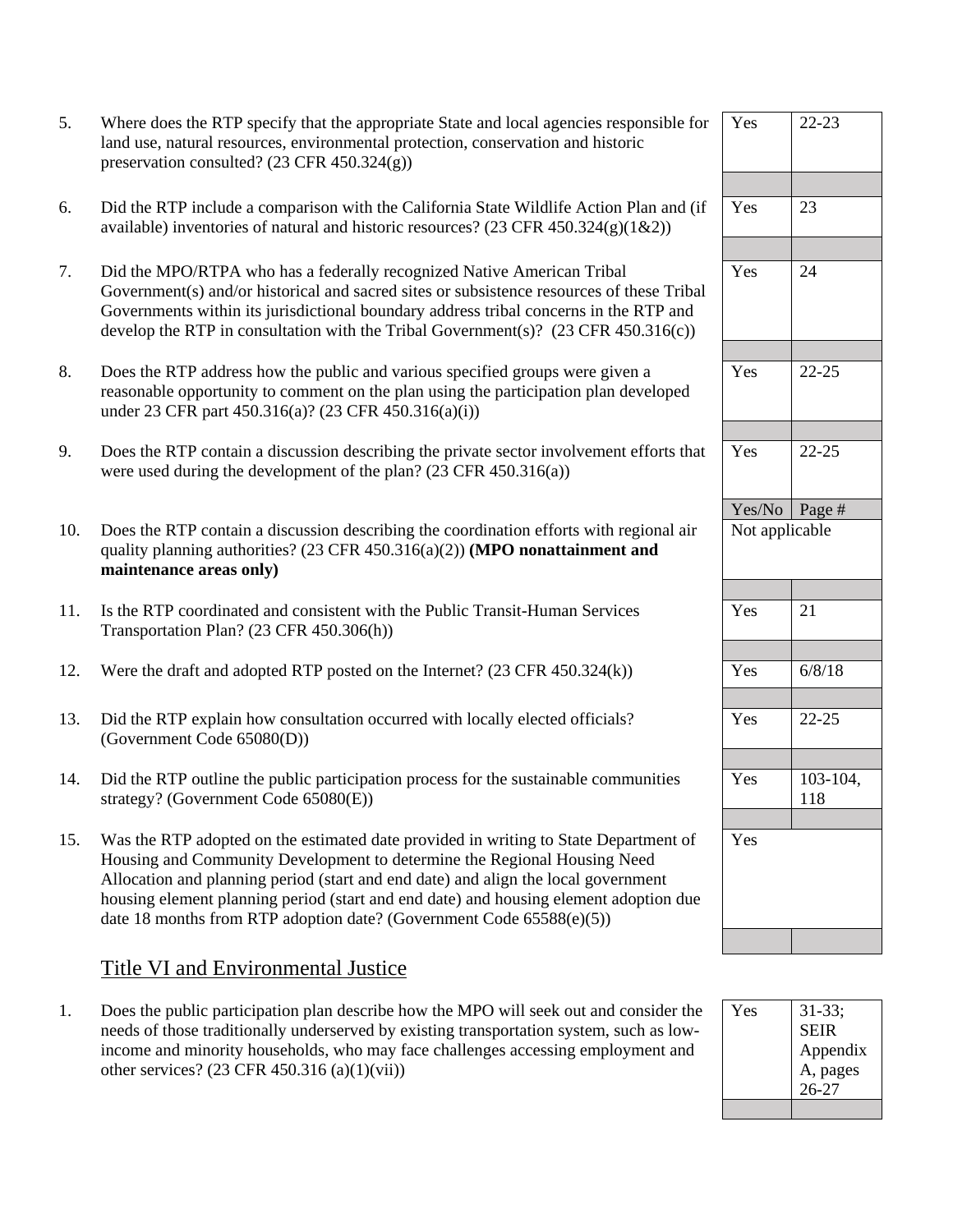- 2. Has the MPO conducted a Title VI analysis that meets the legal requirements described in Section 4.2?
- 3. Has the MPO conducted an Environmental Justice analysis that meets the legal requirements described in Section 4.2?

## Modal Discussion

- 1. Does the RTP discuss intermodal and connectivity issues?
- 2. Does the RTP include a discussion of highways?
- 3. Does the RTP include a discussion of mass transportation?
- 4. Does the RTP include a discussion of the regional airport system?
- 5. Does the RTP include a discussion of regional pedestrian needs?
- 6. Does the RTP include a discussion of regional bicycle needs?
- 7. Does the RTP address the California Coastal Trail? (Government Code 65080.1) (For MPOs and RTPAs located along the coast only)
- 8. Does the RTP include a discussion of rail transportation?
- 9. Does the RTP include a discussion of maritime transportation (if appropriate)?
- 10. Does the RTP include a discussion of goods movement?

## Programming/Operations

- 1. Is the RTP consistent (to the maximum extent practicable) with the development of the regional ITS architecture? (23 CFR 450.306(g))
- 2. Does the RTP identify the objective criteria used for measuring the performance of the transportation system?
- 3. Does the RTP contain a list of un-constrained projects?

## Financial

- 1. Does the RTP include a financial plan that meets the requirements identified in 23 CFR part 450.324(f)(11)?
- 2. Does the RTP contain a consistency statement between the first 4 years of the fund estimate and the 4-year STIP fund estimate?  $(65080(b)(4)(A))$

| Yes | 22          |
|-----|-------------|
|     |             |
| Yes | <b>SEIR</b> |
|     | (page 26)   |

| 47-79          |  |
|----------------|--|
| 48-57          |  |
| 58-61          |  |
| 70-74          |  |
| 62-69          |  |
| 62-69          |  |
|                |  |
| Not applicable |  |
|                |  |
|                |  |
| 74-77          |  |
|                |  |
| Not applicable |  |
|                |  |
|                |  |
| 33-36,         |  |
| 44-46,         |  |
|                |  |
|                |  |

| Yes | 22, 173-<br>179 |
|-----|-----------------|
| Yes | 93-101          |
| Yes | 129-251         |

| Yes | 123-251 |
|-----|---------|
| Yes | 123     |
|     |         |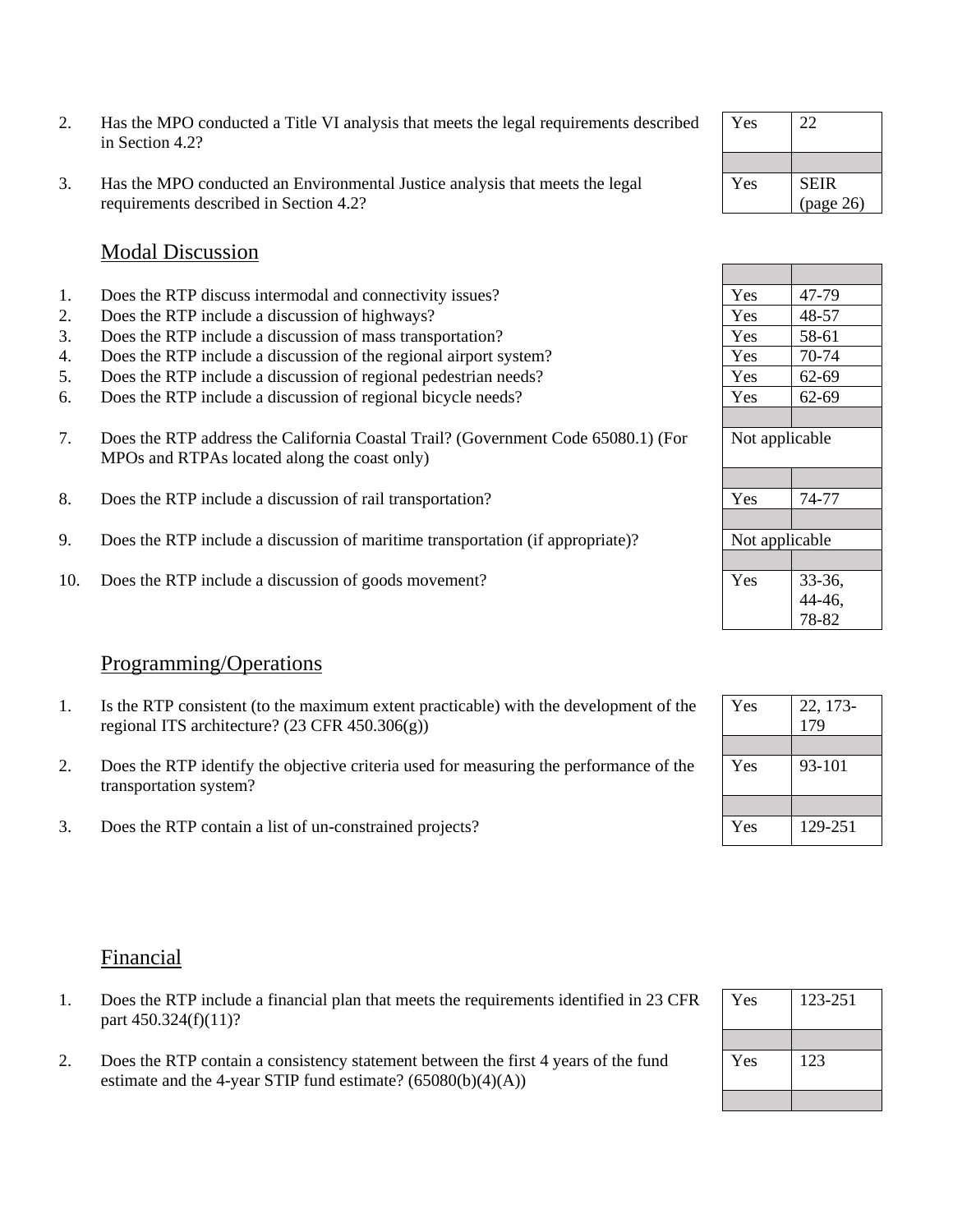| Do the projected revenues in the RTP reflect Fiscal Constraint? (23 CFR part |
|------------------------------------------------------------------------------|
| 450.324(f)(11)(ii)                                                           |

- 4. Does the RTP contain a list of financially constrained projects? Any regionally significant projects should be identified. (Government Code  $65080(4)(A)$ )
- 5. Do the cost estimates for implementing the projects identified in the RTP reflect "year of expenditure dollars" to reflect inflation rates?  $(23 \text{ CFR part } 450.324(f)(11)(iv))$
- 6. After 12/11/07, does the RTP contain estimates of costs and revenue sources that are reasonably expected to be available to operate and maintain the freeways, highway and transit within the region?  $(23 \text{ CFR } 450.324(f)(11)(i))$
- 7. Does the RTP contain a statement regarding consistency between the projects in the RTP and the ITIP? (2016 STIP Guidelines Section 33)
- 8. Does the RTP contain a statement regarding consistency between the projects in the RTP and the RTIP? (2016 STIP Guidelines Section 19)
- 9. Does the RTP address the specific financial strategies required to ensure the identified TCMs from the SIP can be implemented? (23 CFR part 450.324(f)(11)(vi) (**nonattainment and maintenance MPOs only**)

#### Environmental

- 1. Did the MPO/RTPA prepare an EIR or a program EIR for the RTP in accordance with CEQA guidelines?
- 2. Does the RTP contain a list of projects specifically identified as TCMs, if applicable?
- 3. Does the RTP contain a discussion of SIP conformity, if applicable?
- 4. Does the RTP specify mitigation activities? (23 CFR part  $450.324(f)(10)$ )
- 5. Where does the EIR address mitigation activities?
- 6. Did the MPO/RTPA prepare a Negative Declaration or a Mitigated Negative Declaration for the RTP in accordance with CEQA guidelines?
- 7. Does the RTP specify the TCMs to be implemented in the region? **(federal nonattainment and maintenance areas only)**

| Yes             | 123-251 |
|-----------------|---------|
|                 |         |
| Yes             | 123-251 |
|                 |         |
| Yes             | 123     |
|                 |         |
| Yes             | 125-129 |
|                 |         |
| Yes             | 123     |
|                 |         |
| Yes             | 123     |
| Yes/No   Page # |         |
| Not applicable  |         |

| Yes            | Program<br><b>EIR</b> |  |
|----------------|-----------------------|--|
|                |                       |  |
| Not applicable |                       |  |
|                |                       |  |
| Yes            | SEIR,                 |  |
|                | Section               |  |
|                | 4.1                   |  |
|                |                       |  |
| Yes            | SEIR,                 |  |
|                | Appendix              |  |
|                | F                     |  |
|                |                       |  |
| Yes            | SEIR,                 |  |
|                | Appendix              |  |
|                | F                     |  |
|                |                       |  |
| No             |                       |  |
|                |                       |  |
|                |                       |  |
| Not applicable |                       |  |